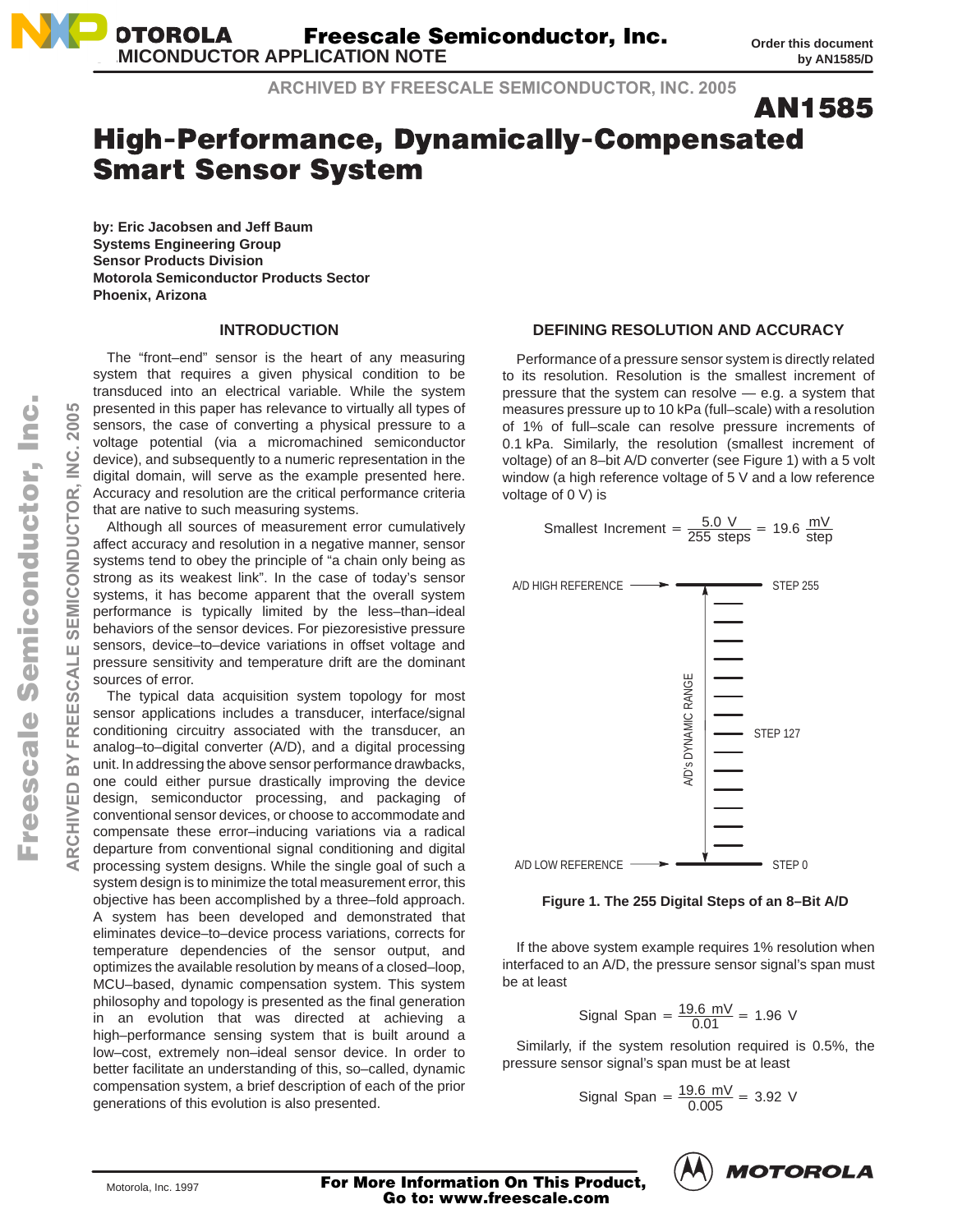

# Freescale Semiconductor, Inc.

**ARCHIVED BY FREESCALE SEMICONDUCTOR, INC. 2005** 

accuracy and resolution performance are related in the following manner:

### Accuracy = 2 • Resolution

This conservative relationship between accuracy and resolution is based on the fact that for an A/D, the digital quantization of the pressure signal can be plus or minus one step. Therefore, assume that it takes twice the number of steps previously determined to resolve a given minimum accuracy and incremental pressure.

### **HARDWARE CALIBRATION ONLY**

One method of compensating a sensor's signal utilizes a customized amplifier design to position the sensor's zero–pressure offset and full–scale output at predetermined values (at a given temperature). For systems with a single regulated 5.0 V supply, the transfer function of the amplifier's output has historically and manually been adjusted for a 0.5 V zero–pressure offset and 4.5 V full–scale output (i.e. the amplifier's offset voltage pedestal and gain are modified) to "calibrate out" any of the device–to–device variations in the sensor's inherent zero–pressure offset and span. This amplified dynamic range allows for maximum static–temperature accuracy while also conservatively remaining within the linear output range of the amplifier (assuming a "rail–to–rail" op–amp is being used in the amplifier interface).

For this design, the number of A/D steps (bits) used is

# of A/D steps (bits) = 
$$
\frac{4.0 \text{ V}}{5.0 \text{ V}}
$$
  $\bullet$  255 steps = 200 steps

Therefore the resolution is

Resolution = 
$$
\frac{1}{200 \text{ steps}}
$$
 = 0.5% fullscale

Using the aforementioned criteria for calculating accuracy

Accuracy =  $2 \cdot$  Resolution = 1.0% full–scale

The system's resolution is depicted graphically in Figure 2, where the sensor's dynamic signal is shown to utilize 80% (4.0 V/5.0 V) of the A/D's bits.

Unfortunately, as mentioned previously, the above accuracy is defined only for static–temperature situations.

From practical experience, an assumption is made that Temperature fluctuations in the system can create large fluctuations and drift in the sensor signal, thereby degrading the overall sensor accuracy.

### **FIXED–HARDWARE INTERFACE WITH OPEN–LOOP SOFTWARE COMPENSATION**

This technique performs both calibration (static–temperature) and temperature compensation of the sensor via software. Since the sensor's signal is compensated totally in software (no manual calibration of potentiometers, etc.), the fixed–value circuitry must be designed so that the sensor's signal is always within the high and low reference voltages of the A/D converter regardless of any sensor–to–sensor, component, or temperature variations in the system. To accomplish this goal a design methodology was established previously to determine the correct gain– and offset–setting resistors for the amplifier. This methodology works with the following criteria:

As discussed previously, to obtain the best signal resolution with an A/D, the sensor's amplified dynamic output voltage range should fill as much of the A/D window (difference between the A/D's high and low reference voltages) as possible without extending beyond the high and low reference voltages (i.e. the zero–pressure offset voltage must be greater than or equal to the low reference voltage, and the full–scale output voltage must be less than or equal to the high reference voltage).

The methodology designs a fixed–value circuit that optimizes performance (signal resolution) while taking into account all possible types of variation that may cause the sensor output to vary. Through this design methodology, the best sensor accuracy is achieved while ensuring through design, regardless of any system variation, that the sensor's amplified output will ALWAYS be within the saturation levels of the amplifier and the high and low reference voltages of the A/D converter.

Unfortunately, this restricts the sensor's true signal to a relatively small portion of the A/D's range since some of the bits are required for "headroom" to allow the sensor's signal to drift within the A/D window due to these sensor–to–sensor, component and temperature variations. Thus the resolution and overall accuracy are adversely affected.



**Figure 2. Sensor Dynamic Range with Hardware Calibration**

**ARCHIVED BY FREESCALE SEMICONDUCTOR, INC. 2005**

FREESCALE

 $\overline{\mathbf{m}}$ 

**ARCHIVED** 

SEMICONDUCTOR.

Ž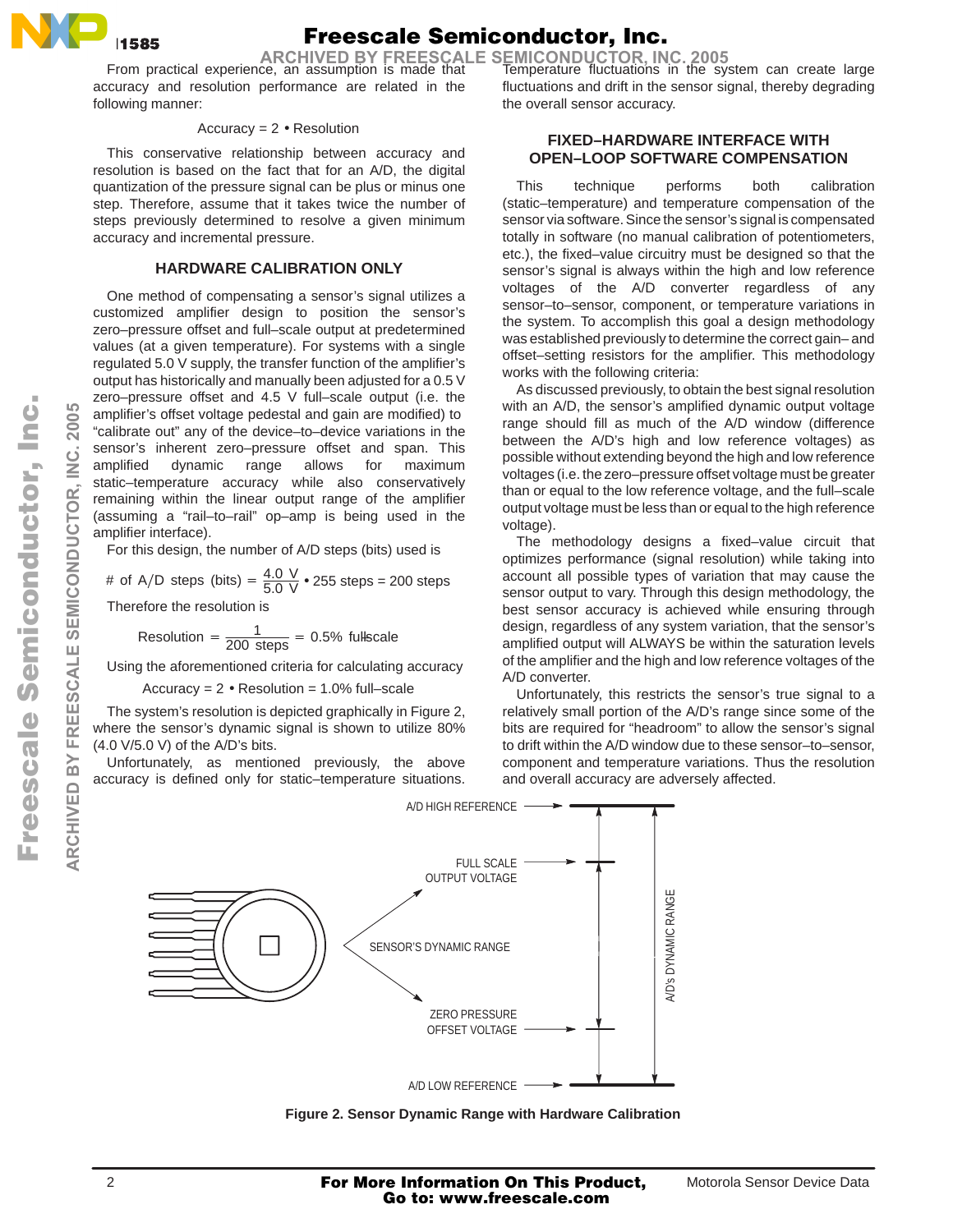

# Freescale Semiconductor, Inc.

**ARCHIVED BY FREESCALE SEMICONDUCTOR, INC. 2005**

However, by using the design methodology above, now the accurate open–loop software calibration and temperature compensation (with in–system temperature monitoring circuity) of the sensor's output is possible. By sampling the pressure sensor's zero–pressure offset and full–scale–pressure output and the temperature monitoring circuit's output at two different temperatures, all of the temperature, device–to–device, and circuit variations can be fairly well–compensated.

Via this technique, the same sensor used in Hardware Calibration yields a best case accuracy of 4.5% full–scale (resolution of 2.25% full–scale) over the system's operating temperature range. This translates to using 51% of the A/D's quantization intervals ("bits") for the sensor's dynamic signal (see Figure 3). The remaining 49% of the A/D's bits are used as signal drift margin ("headroom") to allow for various system tolerances (voltage regulator tolerance, resistor tolerances, etc.) and the sensor's device–to–device and temperature variations.

**HYBRID SOLUTION** The previous two techniques may be combined to obtain a hybrid solution. This hybrid solution is manually–calibrated at room temperature as is the case for the Hardware Calibration. Additionally an open–loop software temperature compensation routine is implemented to maintain good accuracy over temperature. However, calculations must be performed to determine how much headroom is required to allow for temperature variations only (remember that sensor–to–sensor and component variations are eliminated with the manual calibration!) in the sensor's output to guarantee that the sensor's signal remains within the A/D window over temperature. Since headroom is required for these temperature variations, a 0.5 V to 4.5 V manual calibration may not be possible since it does not allow enough headroom for temperature drift (e.g. the zero pressure offset may be designed to be at 0.75 V and the full–scale output at 4.25 V to allow room for the sensor's signal to drift over temperature and still remain within the A/D's window). Thus, this hybrid technique will experience better accuracies over temperature than the Fixed–Hardware Interface with Open–loop Software Compensation (more bits are used for the true signal and fewer bits are used for headroom since the only headroom component is temperature variations) but will experience poorer accuracies for static–temperature cases compared to the Hardware Calibration (fewer bits are used for the sensor's dynamic range).

## **DYNAMIC COMPENSATION**

Dynamic Compensation achieves what the other techniques cannot achieve. Dynamic Compensation allows the sensor signal to fill the entire A/D's range (Figure 4). By utilizing the entire A/D range, higher resolutions and accuracies are possible. Using Dynamic Compensation with a typical 8–bit A/D, over 90+% of the A/D's bits are used for the sensor's true signal span, resulting in accuracies better than 1% and a resolution as good as 0.4%.



**Figure 3. Sensor Dynamic Range for the Fixed–Hardware Interface with Open–Loop Software Compensation**

**ARCHIVED BY FREESCALE SEMICONDUCTOR, INC. 2005**

 $\geq$  $\overline{\mathbf{m}}$ 

2005

Ž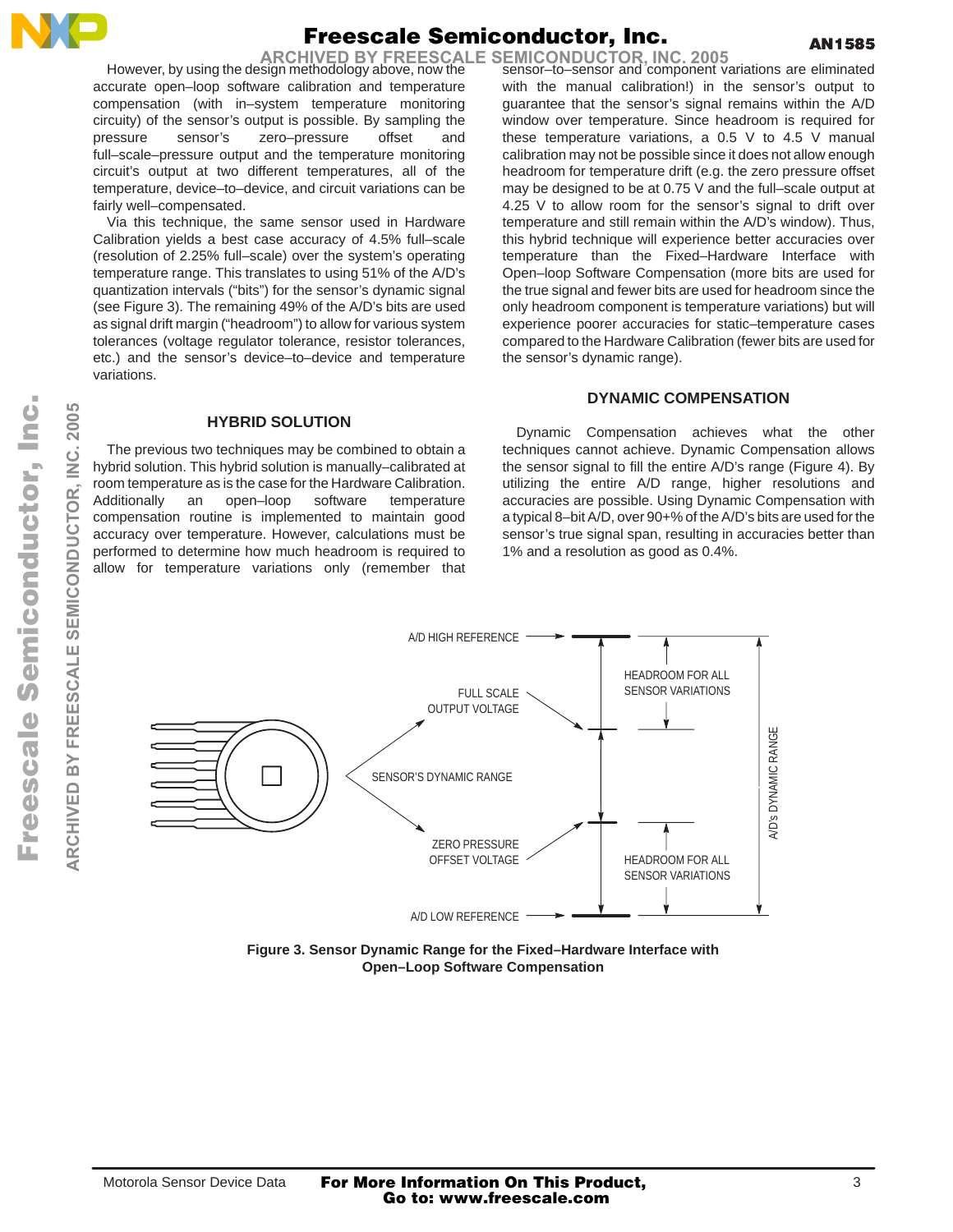

### **Figure 4. Sensor Dynamic Range with Dynamic Compensation**

Dynamic Compensation uses a closed–loop topology to dynamically compensate the sensor signal to eliminate sensor–to–sensor and temperature variations in the sensor's output. Refer to the block diagram of the smart sensor system in Figure 5. Dynamic Compensation uses 3 digital–to–analog (D/A) feedback loops to dynamically (real–time) adjust the sensor's signal. Two D/A feedback loops dynamically maintain the desired zero–pressure offset level. The third D/A feedback loop provides dynamic gain control to adjust and maintain the desired sensor span. Because the sensor signal is dynamically compensated, no A/D bits are required to be reserved for sensor–to–sensor and temperature variations (i.e. headroom); consequently, nearly all the A/D's bits are available for the true sensor signal.

The actual circuit topology shown in Figure 6 is based around Motorola's MC68HC705P9 microcontroller. The "P9" is programmed with all the required mathematics routines to provide the dynamic compensation (the microcontroller is part of the feedback loop). The added benefits of a microcontroller–based system are the "smart sensor" features such as software calibration and temperature compensation (dynamic compensation), in–field recalibration capability, self–test and self–diagnostic features, dynamic zero (tare adjust), transducer electronic data sheet (TEDS), and serial communications interface.



**Figure 5. Dynamically–Compensated Smart Sensor Block Diagram**

**ARCHIVED BY FREESCALE SEMICONDUCTOR, INC. 2005**

**FREESCALE** 

**ARCHIVED BY** 

SEMICONDUCTOR,

2005

 $\frac{1}{2}$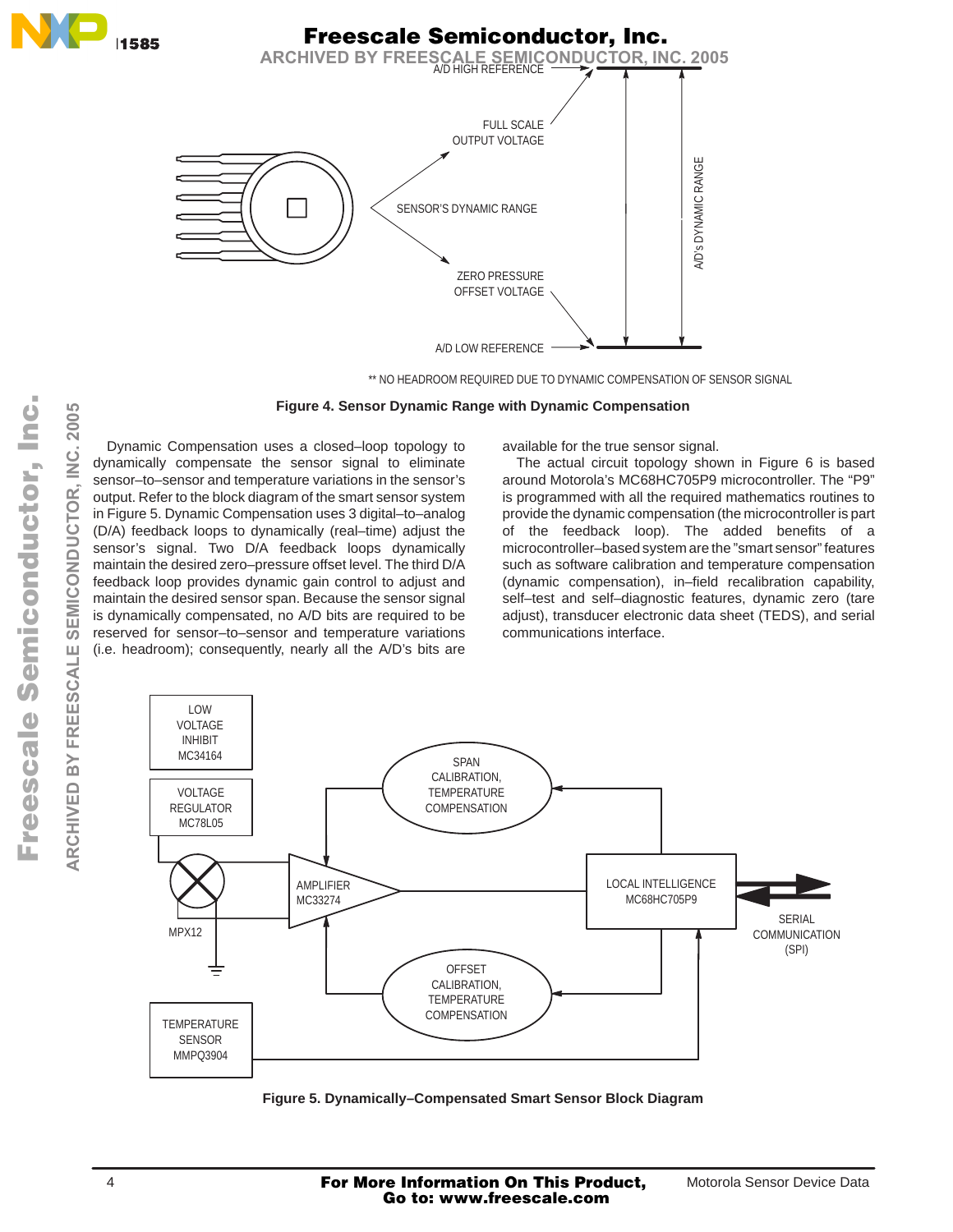

.<br>ق

F

For More Information On This Product, Go to: www.freescale.com